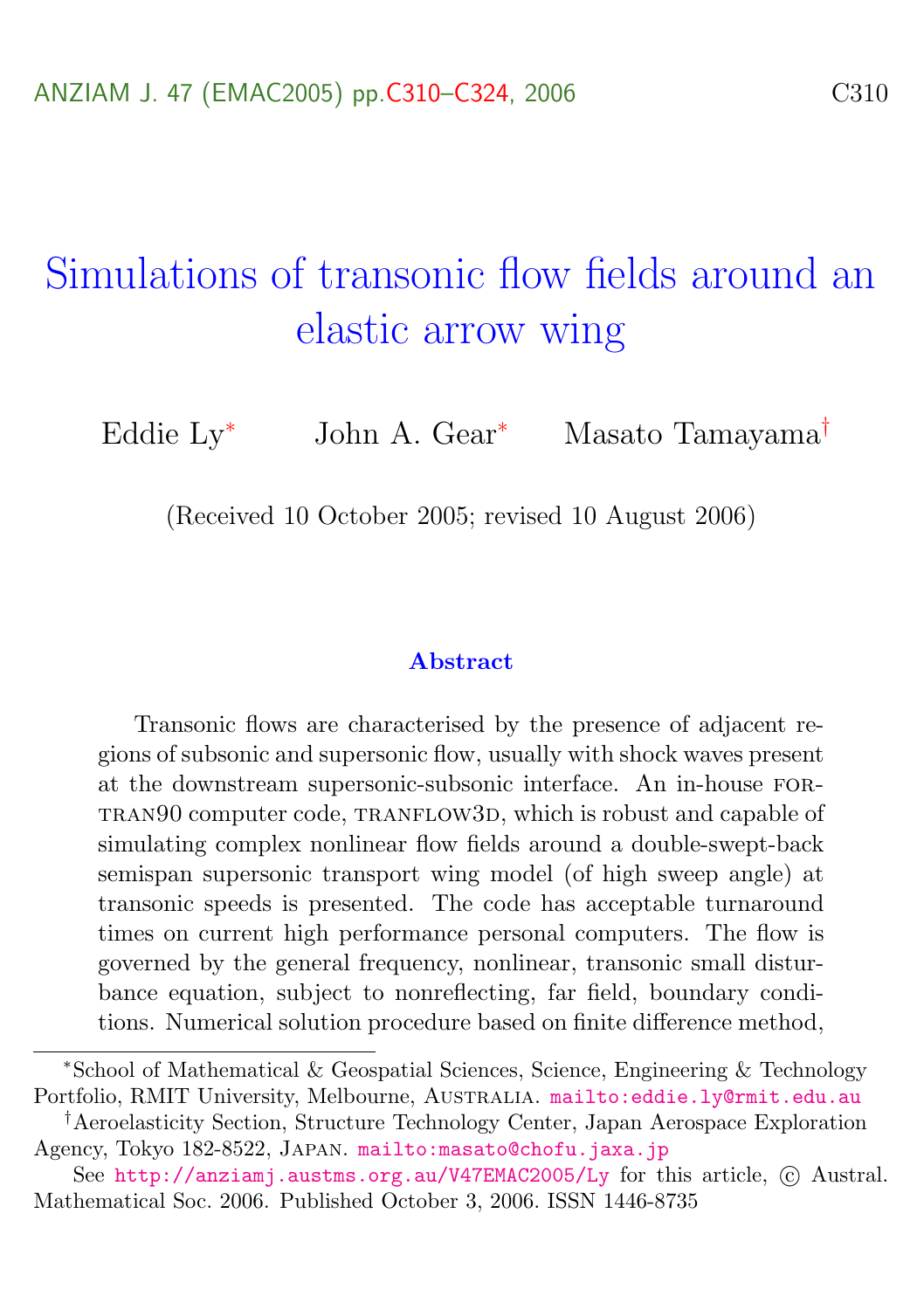<span id="page-1-1"></span>method of false transients and approximate factorisation technique is utilised. Chordwise distributions of steady pressure coefficient and local Mach numbers are computed, and compared with those obtained from wind tunnel measurements.

# **Contents**

|   | 1 Introduction                                                                                    | C311                                     |  |
|---|---------------------------------------------------------------------------------------------------|------------------------------------------|--|
|   | 2 Experimental simulation                                                                         |                                          |  |
| 3 | <b>Numerical simulation</b><br>3.1 Governing equation and boundary conditions<br>3.2 <sub>1</sub> | C314<br>C314<br>C <sub>315</sub><br>C316 |  |
|   | 4 Comparison and discussion of results                                                            |                                          |  |
|   | 5 Concluding remarks                                                                              |                                          |  |
|   | <b>References</b>                                                                                 |                                          |  |

# <span id="page-1-0"></span>1 Introduction

In Japan, a national project on supersonic transport (SST) aircraft has started, which includes flight experiments with scaled SST models, with the objectives of establishing Japan's own technologies in design techniques using computational fluid dynamics (CFD) and to accumulate verification data  $[10]$  for in-house developed aeroelasticity and CFD related computer codes. TRAN-FLOW3D, which is a type dependent finite difference method based upon inhouse computer code implementing the method of false transients and the ap-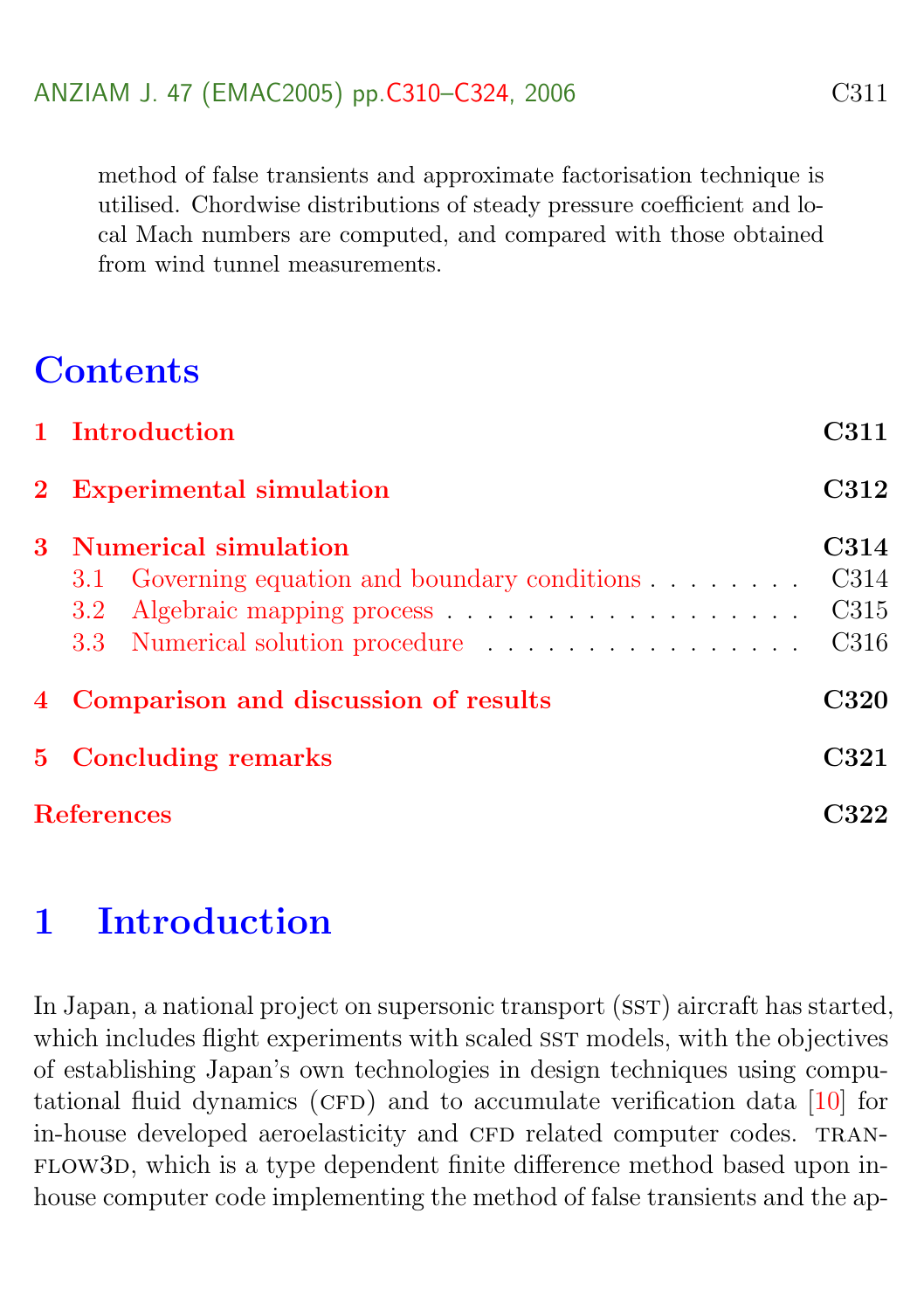#### <span id="page-2-1"></span>1 Introduction C312

proximate factorisation (af) technique, solves the three-dimensional, general frequency, nonlinear transonic small disturbance  $(TSD)$  equation  $[3, 5, 7, 8]$  $[3, 5, 7, 8]$  $[3, 5, 7, 8]$  $[3, 5, 7, 8]$  $[3, 5, 7, 8]$  $[3, 5, 7, 8]$  $[3, 5, 7, 8]$ . The code is used to generate reliable approximate results for high-sweptangle wings, like the double-swept-back sst arrow wing modelled in this paper. Although, the TSD equation is one of the simplest forms of nonlinear aerodynamics, the equation is capable of accurately predicting the strength and location of weak shock waves, and because of its efficiency (relatively low computational cost and simplicity of the griding and geometry preprocessing), is generally appropriate for simulation of transonic flows.

Modification to the inviscid TSD theory and TRANFLOW3D code is made to include the shock generated entropy and vorticity effects [\[7,](#page-13-1) [8,](#page-13-2) [12\]](#page-14-0), so that flow fields with strong embedded shock waves can be correctly captured. In the closure, comparison of computed results with jaxa's (Japan Aerospace Exploration Agency) experimental data [\[10\]](#page-13-0) will be made and discussed.

### <span id="page-2-0"></span>2 Experimental simulation

The model considered in the simulation is an elastic, semispan, double-sweptback arrow wing with a fuselage, as shown in Figure [1](#page-3-0) including relevant wing specifications. The wing surface is constructed of aluminium alloy and urethane resin, and has an inboard trailing-edge flap of about 9.6% chord between 20% and 50% semispan, which can oscillate harmonically to produce unsteady flow fields around the wing. Tamayama conducted the experiments using the closed, continuous and pressurised/depressurised circulatory transonic wind tunnel at jaxa in Tokyo, Japan, for free stream Mach numbers between 0.8 and 0.95, and at different incidence and flap angles.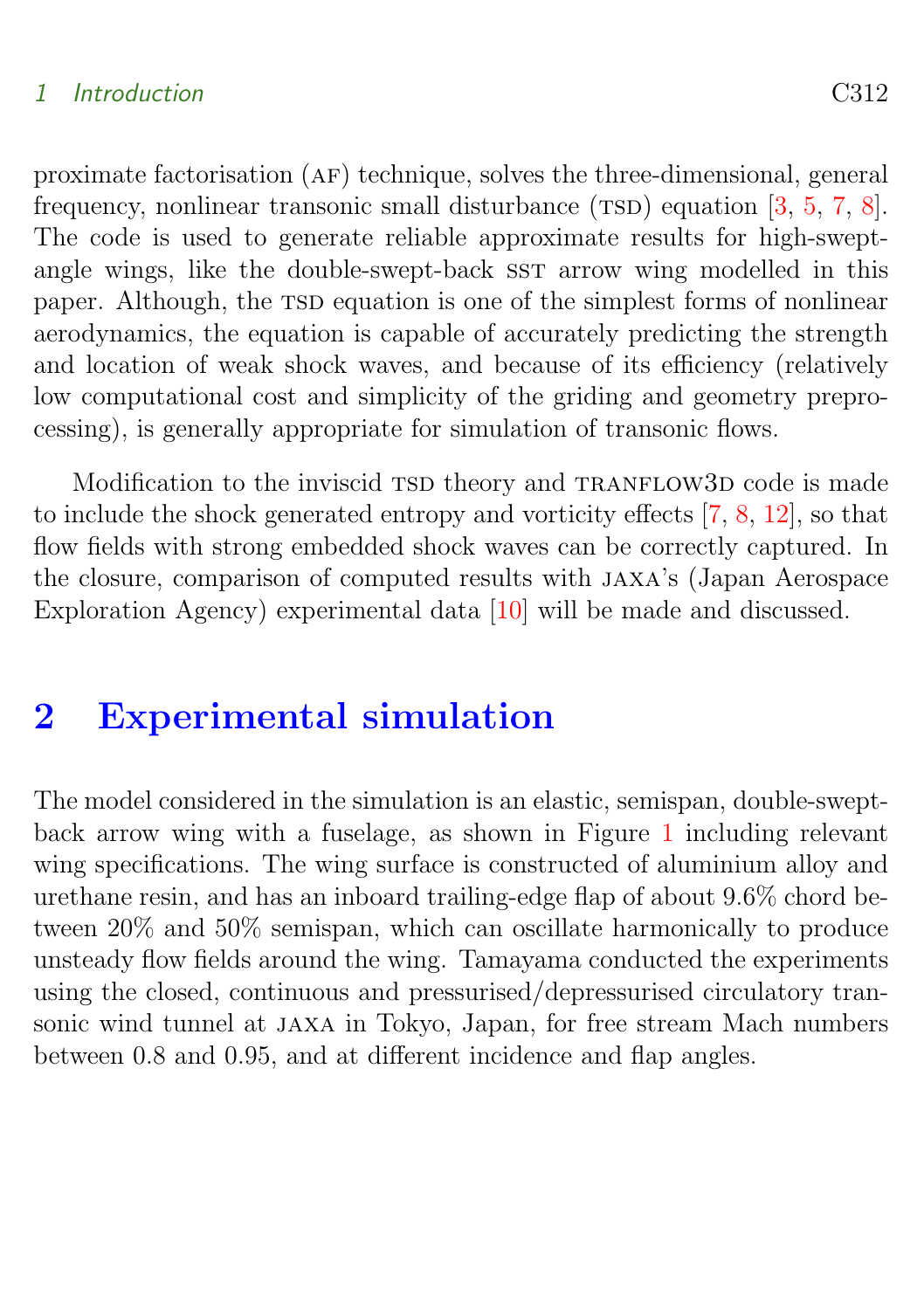

<span id="page-3-0"></span>FIGURE 1: JAXA's scaled SST model.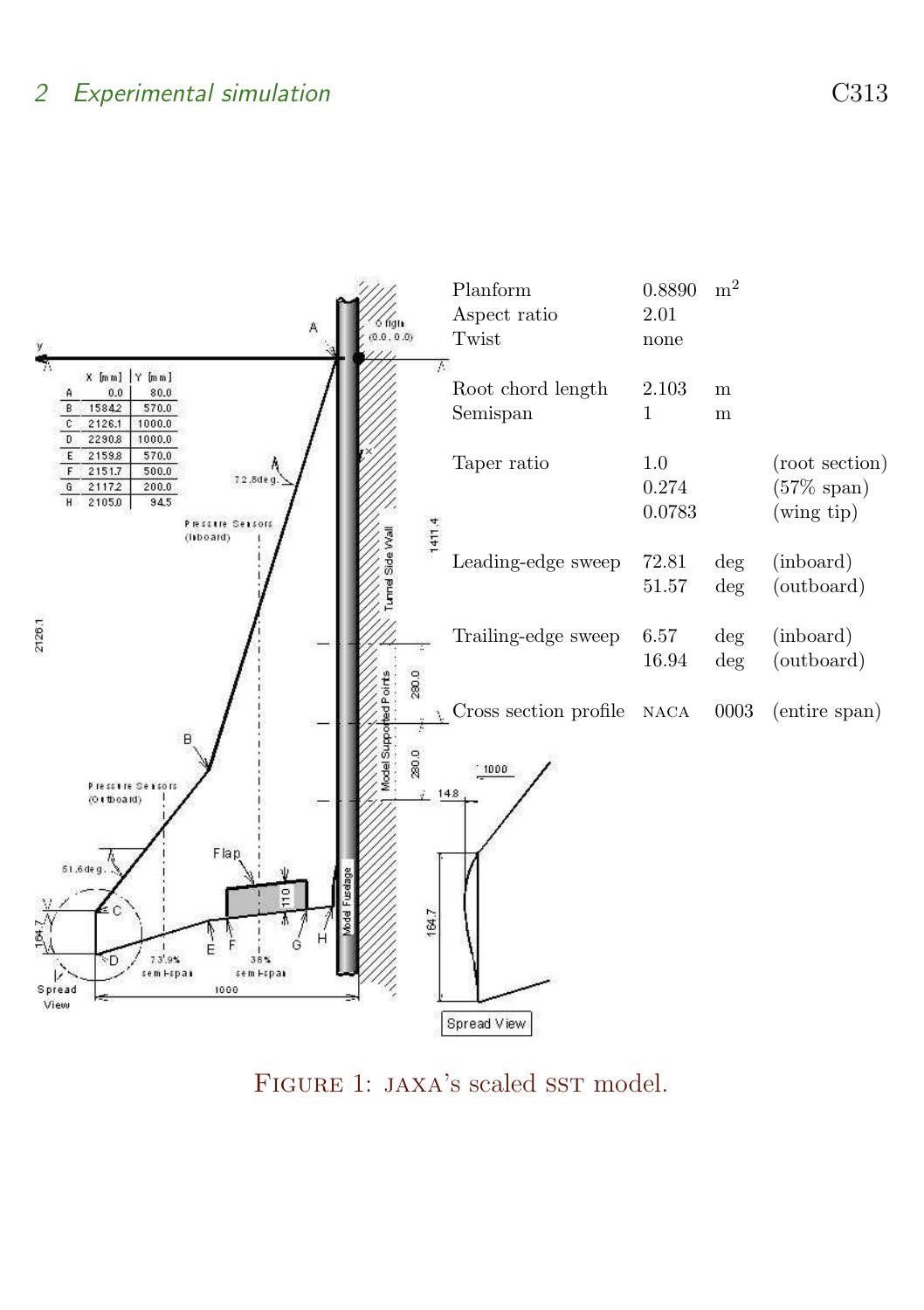#### <span id="page-4-3"></span><span id="page-4-1"></span><span id="page-4-0"></span>3.1 Governing equation and boundary conditions

A nearly planar wing is immersed in an unsteady, isentropic, and inviscid flow. The governing aerodynamic equation of motion is the  $TSD$  equation  $[1, 1]$  $[1, 1]$ [3,](#page-12-1) [5,](#page-12-2) [7,](#page-13-1) 8, which for the reduced potential  $\phi(x, y, z, t)$  is

<span id="page-4-2"></span>
$$
M_{\infty}^{2} \frac{\partial}{\partial t} \Big[ \phi_{t} + 2\phi_{x} \Big] = \frac{\partial}{\partial x} \Big[ F \big( \phi_{x} - \bar{u} \big)^{2} + G \phi_{y}^{2} \Big] + \frac{\partial}{\partial y} \Big[ \big( 1 + H \phi_{x} \big) \phi_{y} \Big] + \frac{\partial}{\partial z} \phi_{z} ; \tag{1}
$$

where  $M_{\infty}$  is the free stream Mach number,  $\beta^2 = 1 - M_{\infty}^2$ ,  $\bar{u} = -\beta^2/(2F)$  (denotes the value of  $\phi_x$  at sonic condition), and  $\phi_x = \partial \phi / \partial x$ , etc. The spatial coordinates  $(x, y, z)$ , t and  $\phi$  have been nondimensionalised by  $\ell$ , and  $\ell/U_{\infty}$ , and  $\ell U_{\infty}$ , where  $\ell$  and  $U_{\infty}$  are the aerofoil chord length measured at wing root section and free stream fluid speed, respectively. In nondimensional terms, the fluid velocity vector is  $\mathbf{v} = \nabla(x + \phi)$ . Equation [\(1\)](#page-4-2) captures nonlinear flow phenomena, including the irregular shock wave motion observed experimentally by Tijdeman  $[11]$ . Equation  $(1)$  is locally of elliptic/hyperbolic type representing subsonic/supersonic flow when  $\phi_x$  is less/greater than  $\bar{u}$ , and the solution contains discontinuous jumps that approximate shock waves. Several choices are available within TRANFLOW3D for the coefficients  $F$ ,  $G$  and  $H$ , as tabulated in Table [1,](#page-5-1) depending upon the assumptions used in deriving the TSD equation, and  $\gamma$  represents the ratio of specific heats, about 1.4 for ambient air. The linear equation (where  $F$ ,  $G$  and  $H$  are all zero) also known as the subsonic/supersonic small disturbance equation when  $M_{\infty}$  is less/greater than one.

In the flow field, nonreflecting boundary conditions derived from the theory of wave propagation are utilised at the outer boundaries of the computational region, and the Kutta condition is satisfied in the wake region behind the wing  $[1, 3, 5]$  $[1, 3, 5]$  $[1, 3, 5]$  $[1, 3, 5]$  $[1, 3, 5]$ . TRANFLOW3D offers two different sets of nonreflecting boundary conditions for use in the simulations; one is based on the work of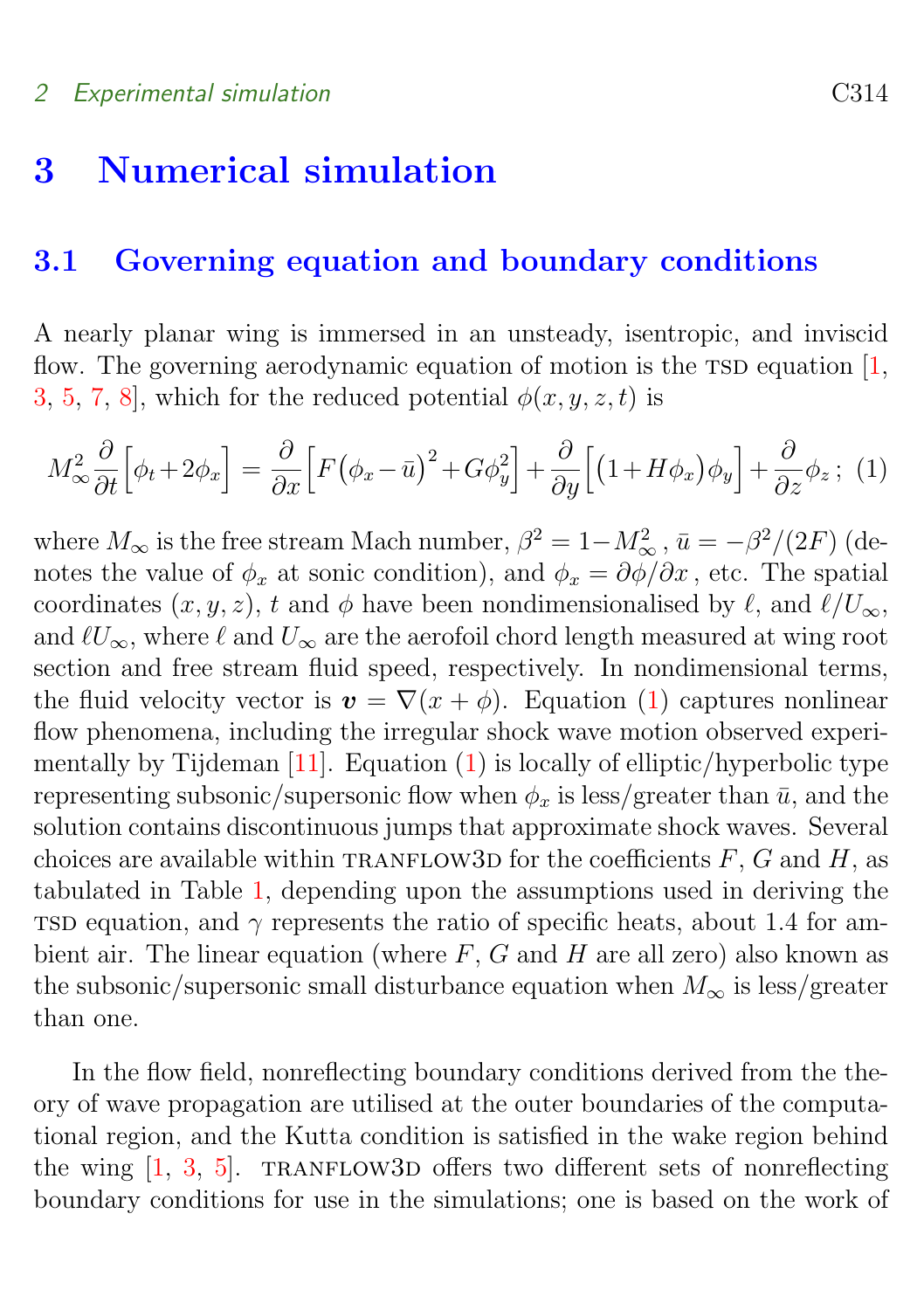<span id="page-5-2"></span>

| Coefficients Type |                                                      |                                                              |                 |
|-------------------|------------------------------------------------------|--------------------------------------------------------------|-----------------|
| <b>NASA</b> Ames  | $-\frac{1}{2}(\gamma+1)M_{\infty}^2$                 | $\frac{1}{2}(\gamma-3)M_{\infty}^2$ $(1-\gamma)M_{\infty}^2$ |                 |
| <b>NLR</b>        | $-\frac{1}{2}[3+(\gamma-2)M_{\infty}^2]M_{\infty}^2$ | $-\frac{1}{2}M_{\infty}^2$                                   | $-M_{\infty}^2$ |
| Classic equation  | $-\frac{1}{2}(\gamma+1)M_{\infty}^2$                 |                                                              |                 |
| Linear equation   |                                                      |                                                              |                 |

<span id="page-5-1"></span>Table 1: Formulae for coefficients  $F, G$  and  $H$ 

Gear [\[3,](#page-12-1) [5\]](#page-12-2), and the other due to Batina [\[1\]](#page-12-3). Furthermore, smoothing of the wing slopes is sometimes required for highly swept wings, so that unrealistic results (high pressure peaks) at the leading edge will not form as part of the solution. In the smoothing process, the slope is altered in a smooth continuous manner at all points along the wing profile, so that when the slope is very large (near the leading edge) the slope reduces to unity. Elsewhere, when the slope is small, little change occurs. Such modifications are applied locally to enhance stability without degrading the results outside of the nose region.

### <span id="page-5-0"></span>3.2 Algebraic mapping process

To facilitate the use of high density of grid points surrounding the wing [\[3,](#page-12-1) [5\]](#page-12-2), without resolving to utilising a large number of points, a smooth nonuniform computational mesh is constructed based on the following mapping functions,

$$
\xi = \xi(x, y), \quad \eta = \eta(y) \quad \text{and} \quad \zeta = \zeta(z),
$$

where  $(\xi, \eta, \zeta)$  are the dimensionless computational coordinates in the  $(x, y, z)$ direction. The far field boundaries are kept independent of the wing and aligned with respect to the free stream direction, so that both the physical and computational domains are contained within rectangular block regions. Figure [2](#page-6-1) depicts a transformed grid (with most grid planes removed for clarity in the illustration) used in the simulations, it consists of 90, 45 and 100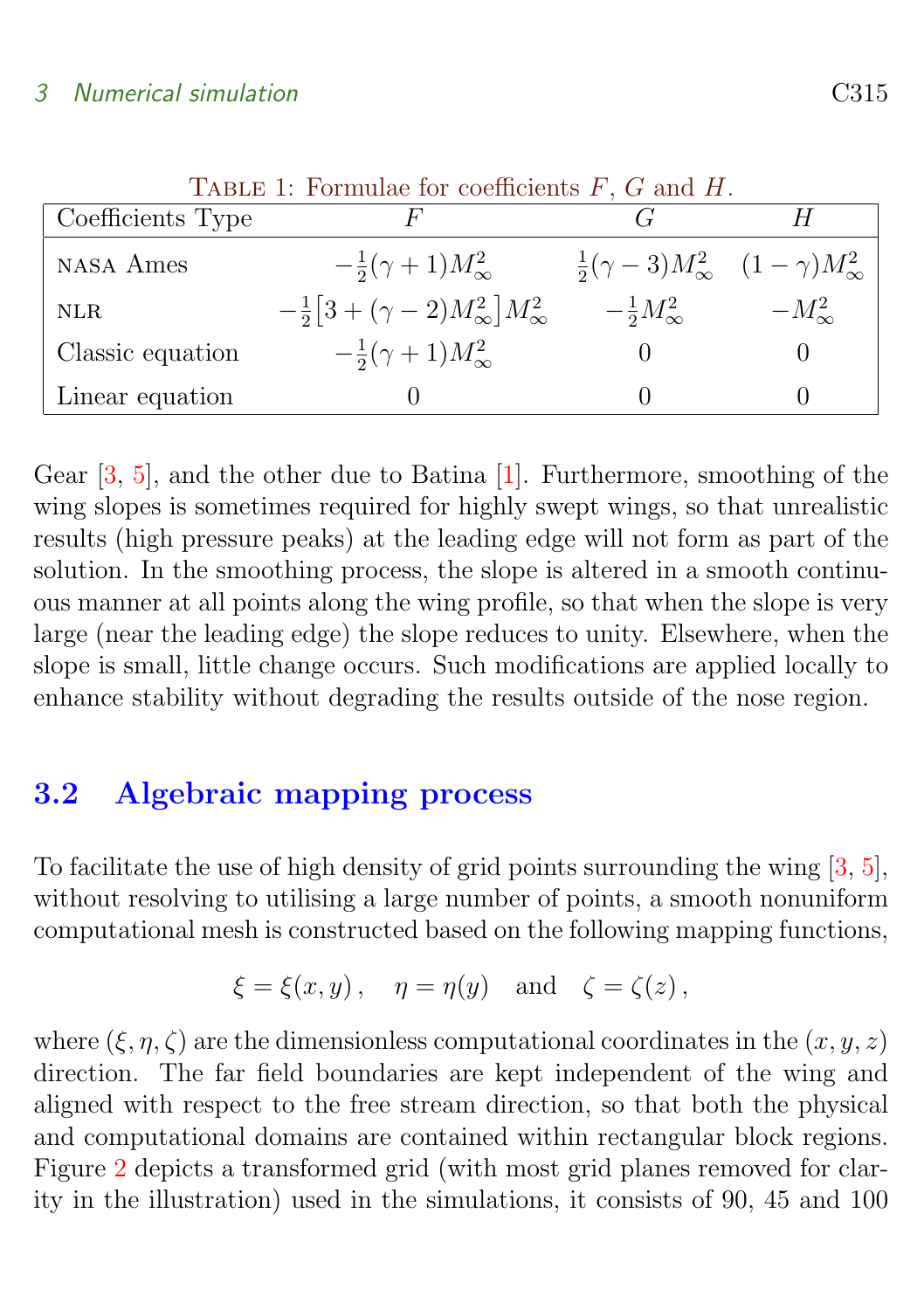<span id="page-6-2"></span>

<span id="page-6-1"></span>FIGURE 2: Transformed grid used in the simulations.

points in the  $(\xi, \eta, \zeta)$  directions, a total of 405,000 internal grid points. On the wing, 64 and 30 points are allocated in the chordwise and spanwise direction, respectively, with 10 and 16 points for the region upstream and downstream (wake region) of the wing, and 15 points for the region extended between the wing tip and far field spanwise boundary. The far field streamwise computational boundaries are positioned at a distance of  $2\ell$  from the wing, the spanwise boundary at  $1.5\ell$  from the wing symmetry axis, and vertical boundaries are at  $3\ell$  above and below the wing.

### <span id="page-6-0"></span>3.3 Numerical solution procedure

The method of false transients  $[4, 6]$  $[4, 6]$  $[4, 6]$  is employed to compute steady-state solutions, where the time derivative of the  $\text{TSD}$  equation, Equation  $(1)$ , is replaced by an "artificial" time derivative to incorporate temporal numerical dissipation. This term is then approximated by a generalised time difference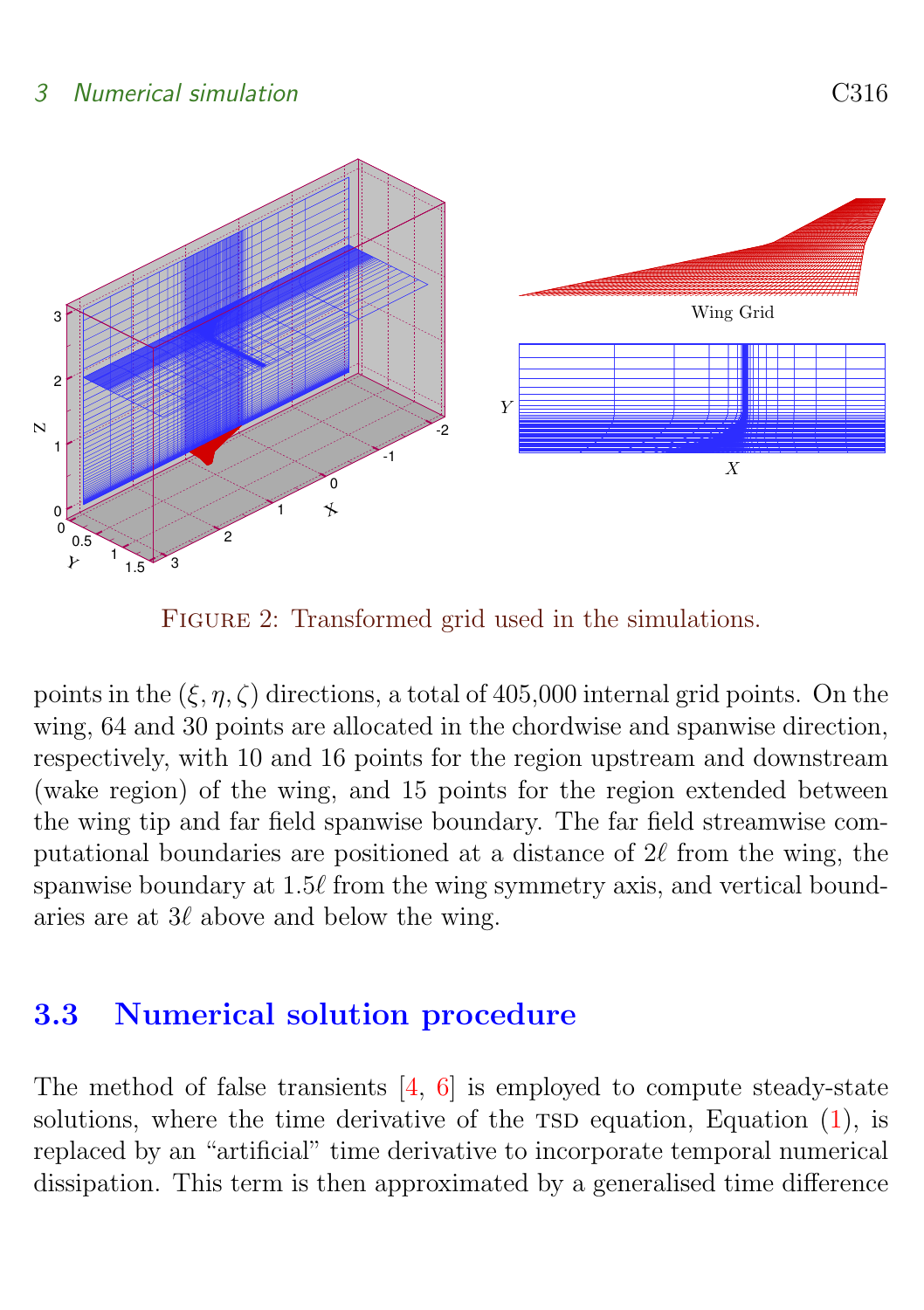<span id="page-7-2"></span>rule, written in Padé form at time-level  $\tau_n = n\Delta\tau$ , resulting in

<span id="page-7-1"></span>
$$
\frac{\partial}{\partial \tau} \frac{\phi^n}{J} = \frac{\partial}{\partial \xi} \left[ \frac{\xi_x}{J} F \left( \xi_x \phi_\xi^n - \bar{u} \right)^2 + \frac{\xi_x}{J} G \left( \xi_y \phi_\xi^n + \eta_y \phi_\eta^n \right)^2 + \frac{\xi_y}{J} \left( 1 + H \xi_x \phi_\xi^n \right) \left( \xi_y \phi_\xi^n + \eta_y \phi_\eta^n \right) \right] + \frac{\partial}{\partial \eta} \left[ \frac{\eta_y}{J} \left( 1 + H \xi_x \phi_\xi^n \right) \left( \xi_y \phi_\xi^n + \eta_y \phi_\eta^n \right) \right] + \frac{\partial}{\partial \zeta} \left[ \frac{\xi_z}{J} \zeta_z \phi_\zeta^n \right].
$$
\n(2)

Here  $\tau$  is the artificial time scale,  $\Delta \tau$  is the artificial time step, J is the Jacobian of the transformation matrix, and  $\phi_{\xi}^{n}$  denotes the value of  $\phi_{\xi}$  evaluated at time level  $\tau_n$ .

Equation  $(2)$  is approximately factorised  $[6]$ , and second order accurate central difference rules are then applied to all spatial derivatives; except for the first nonlinear spatial term which is evaluated by second order accurate Engquist–Osher type dependent operators in either standard form due to Engquist and Osher [\[2\]](#page-12-5), or the modified form developed by Phillips, Gear and Ly [\[3,](#page-12-1) [9\]](#page-13-5). Conservative differencing of the governing equation is preserved, an essential requirement for a proper description of the shock waves. The resulting scheme is potentially fast, because the solution process is fully vectorised and time-step cycling is used to enhance the rate of convergence.

<span id="page-7-0"></span>Rotational effects become significant when strong shock waves exist in the flow field, since vorticity is generated due to the entropy changes along the shock. Such effects are excluded in the conventional TSD theory because of the irrotationality assumption necessary for the existence of a velocity potential. In this article, the streamwise flux of Equation [\(2\)](#page-7-1) is modified to accommodate such effects by treating the velocity vector as a sum of potential and rotational components [\[7,](#page-13-1) [8,](#page-13-2) [12\]](#page-14-0), and the rotational component assumed to exist only in the region behind the shock wave.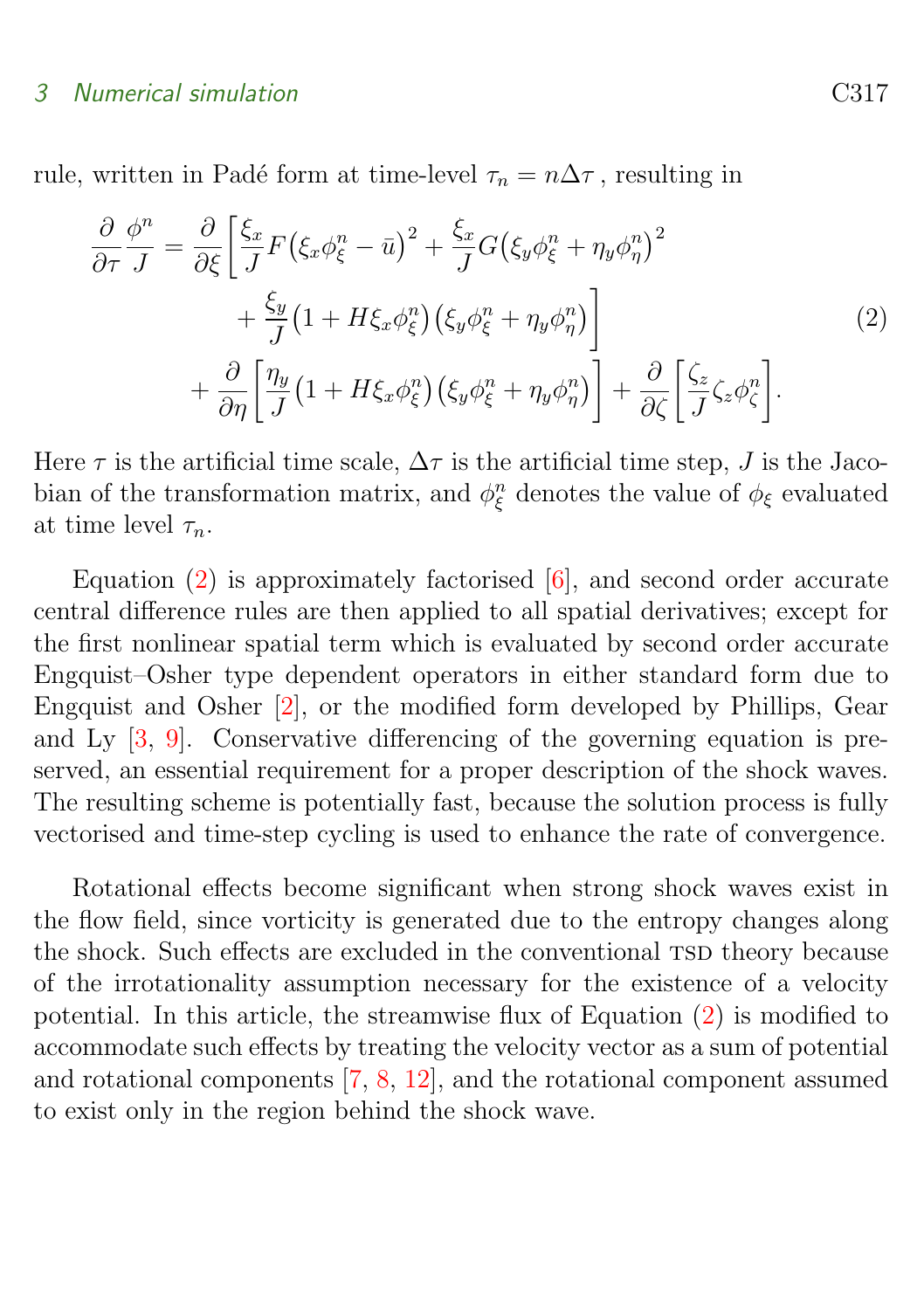

<span id="page-8-0"></span>FIGURE 3: Comparison of results  $(\alpha = 0^{\circ}, \delta = 0^{\circ}).$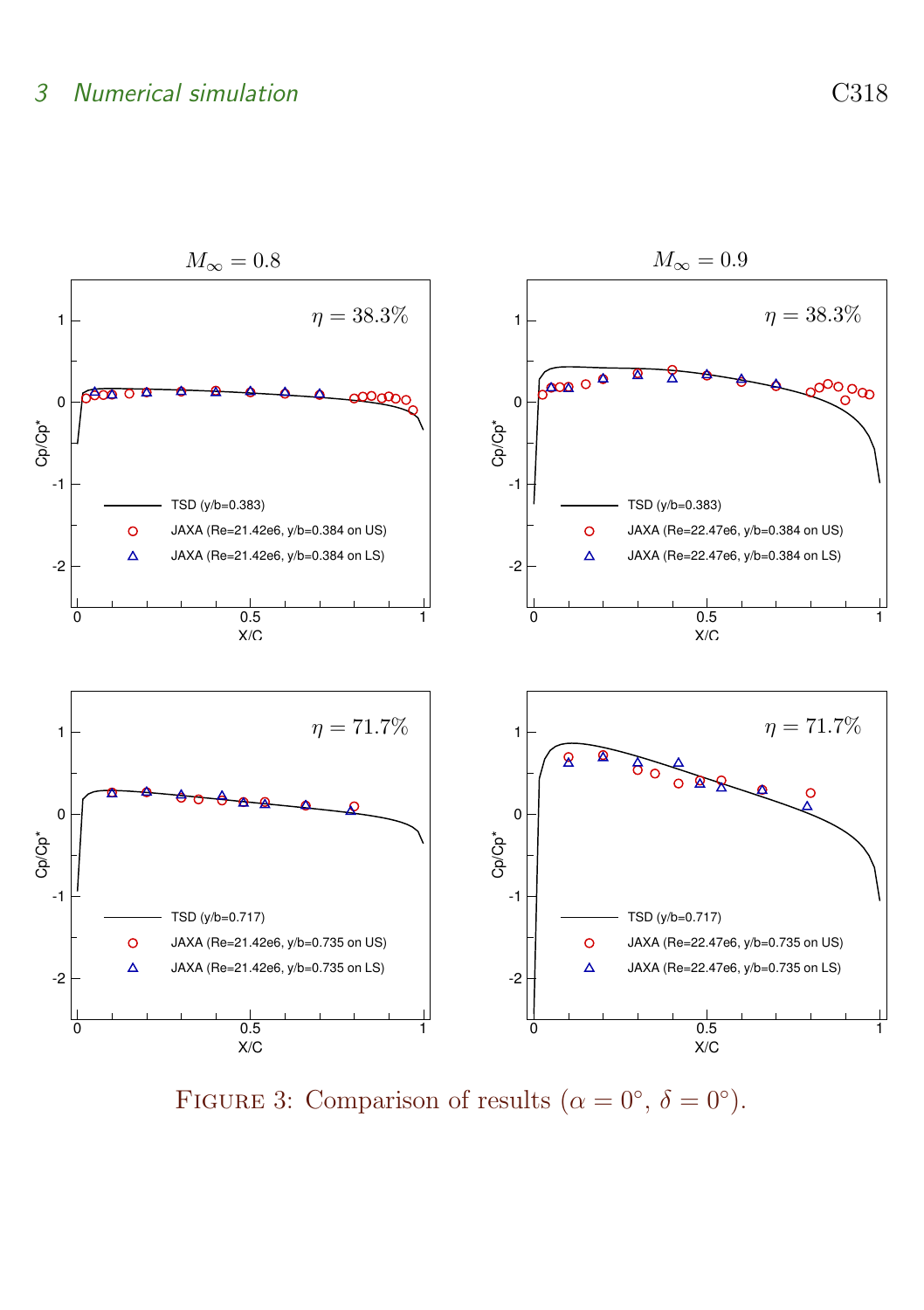

<span id="page-9-0"></span>FIGURE 4: Comparison of results  $(\alpha = 0^{\circ}, \delta = 5^{\circ}).$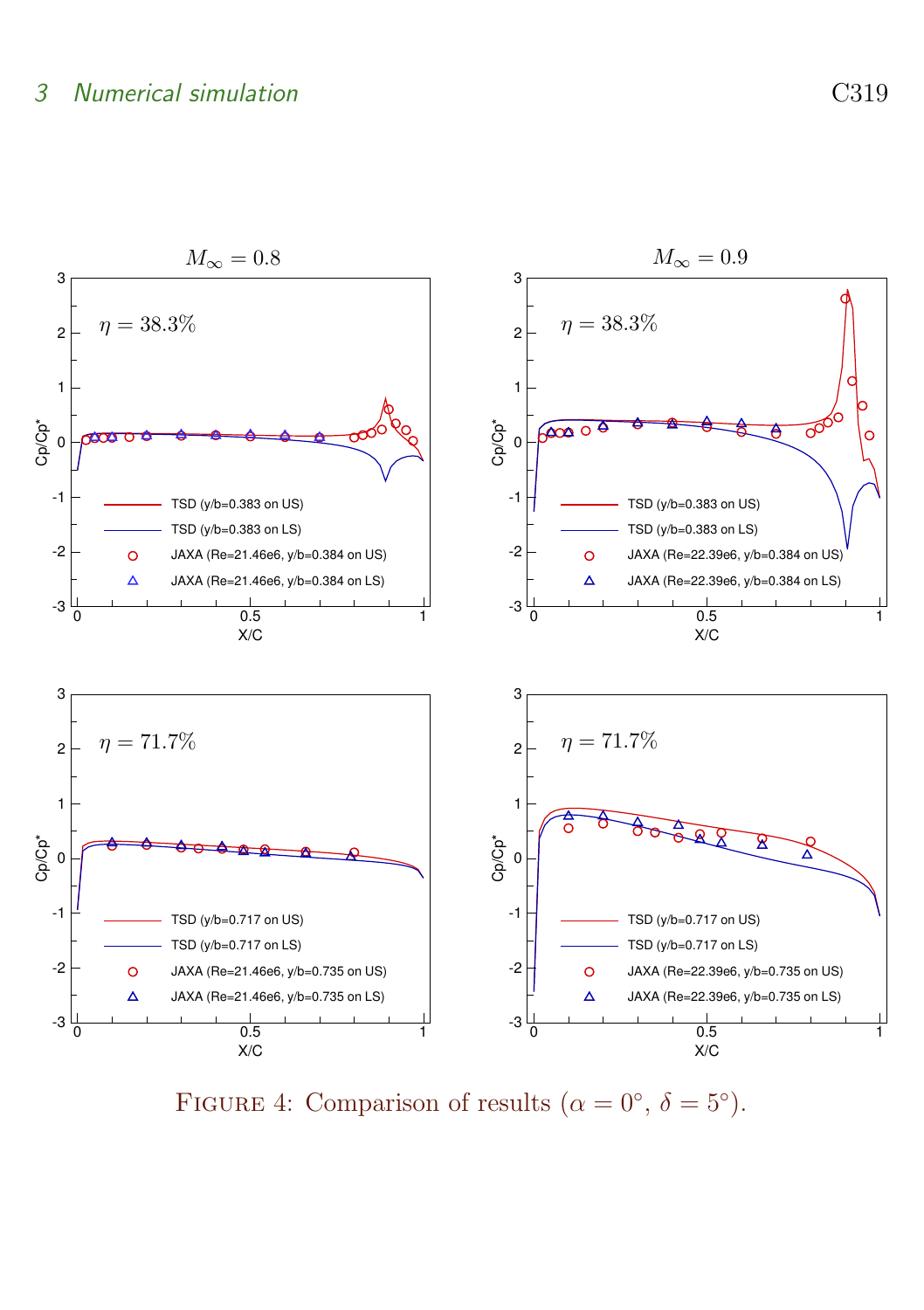<span id="page-10-1"></span>

<span id="page-10-0"></span>FIGURE 5: Steady local Mach numbers ( $\alpha = 0^{\circ}$ ,  $\delta = 0^{\circ}$ ).

# 4 Comparison and discussion of results

Once the reduced potentials are determined, pressure coefficients,  $C_p(x, y, z, t)$ , are computed using a first order approximation formula,  $C_p = -2\phi_x$ . A second order formula,  $C_p = -(2 + \beta^2 \phi_x)\phi_x$ , is also available for use within the code.

Numerical simulations were performed for the wing model at angle of attack  $\alpha = 0^{\circ}$  with the inboard flap deployed at  $\delta = 0^{\circ}$  and  $\delta = 5^{\circ}$  angle, and compared with the jaxa's experimental data [\[10\]](#page-13-0) in Figures [3](#page-8-0) and [4.](#page-9-0) In these figures,  $C_p$  is scaled with the critical pressure coefficient,  $C_p^* = -2\bar{u}$ , and so locally supersonic points are indicated by  $C_p/C_p^* > 1$  values. The computed results compare very well with the experimental data, especially the well-captured pressure peaks due to the flap as shown in Figure [4,](#page-9-0) except for some discrepancies which exist in the flap region. This may be caused by the manner in which the wing model is constructed. In the outboard wing, all pipes and electrical wires from the pressure transducers were drawn to the inboard wing passing through a channel on the lower wing surface, and filled with resin where the finishing of the resin surface might be inadequate. A small supersonic region in an otherwise subsonic flow field begins to develop in the outboard region of the wing at  $M_{\infty} = 0.9$  (see Figure [4\)](#page-9-0) and a shock wave begins to develop in the nose region near the wing tip as shown in Figure [5.](#page-10-0) In Figure [6](#page-11-1) the shock wave becomes fully developed when  $M_{\infty}$  reaches 0.95,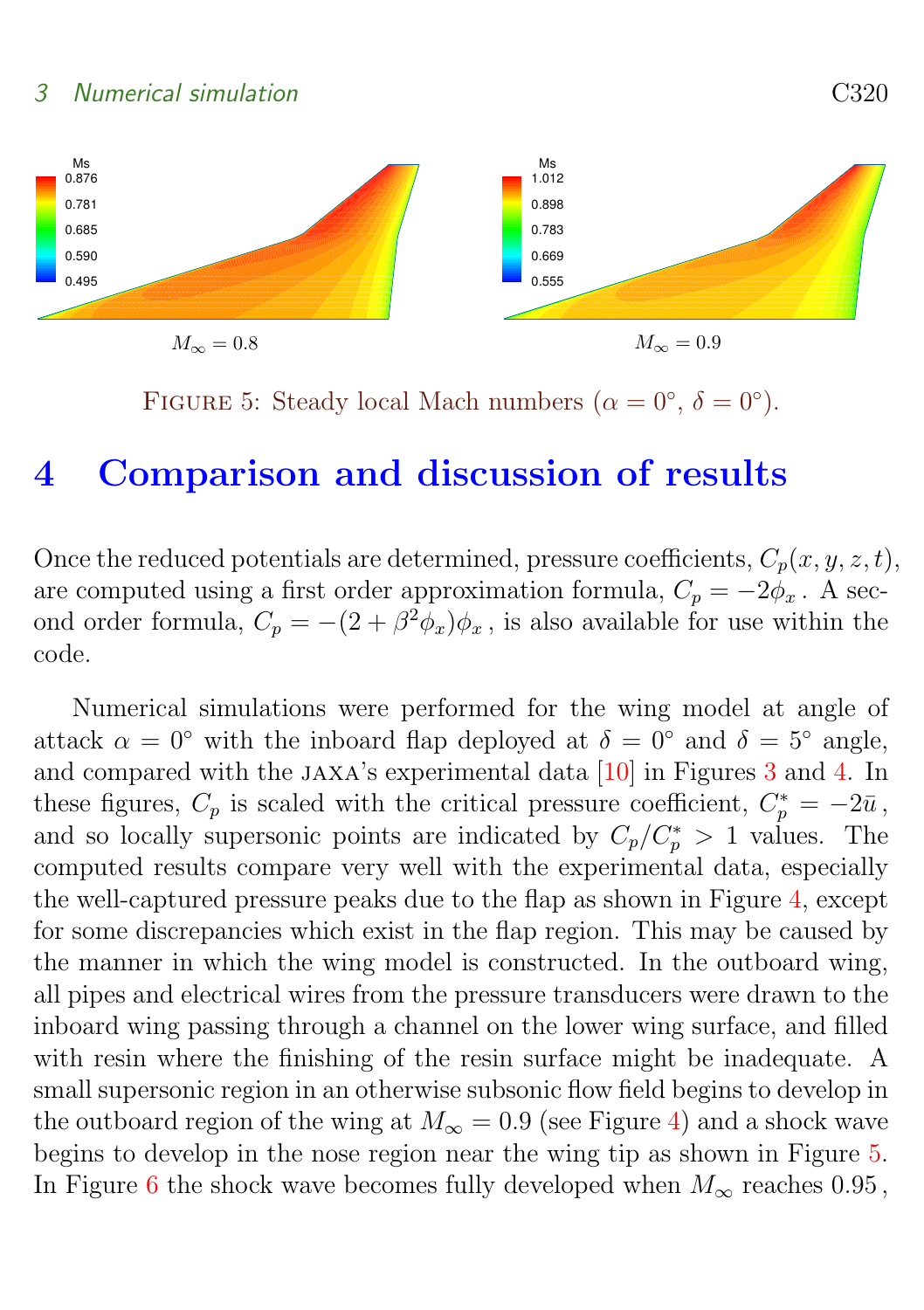



<span id="page-11-1"></span>FIGURE 6: Steady local Mach numbers  $(\alpha = 0^{\circ}, \delta = 0^{\circ}).$ 

and moves from about 25% to 75% chord as  $M_{\infty}$  increases from 0.95 to 0.98. Figure [7](#page-12-6) depicts the steady local Mach numbers distribution on the wing upper and lower sides at  $M_{\infty} = 0.98$  with the flap deployed at 5° angle. Shock waves are clearly shown on both sides of the wing, with the upper side shock advanced further towards the trailing edge than the lower side counterpart. Also, a high pressure region due to the flap is evident.

### <span id="page-11-0"></span>5 Concluding remarks

The solution method, incorporating the wing slope smoothing and shock generated entropy and vorticity effects, has been developed and applied to the JAXA's elastic SST wing model. Excellent comparison between the computed results and wind tunnel measurements indicated that realistic accurate transonic flow solutions can be obtained from using the TRANFLOW3D code. TRANFLOW3D is an ideal tool that allows researchers to perform threedimensional transonic aeroelastic analysis (for which only small incidences are considered), and for students to experience aerodynamic computations, in acceptable turnaround times on current high performance personal computers. Finally, there is a future potential for a three-dimensional time linearised version (for which only infinitesimal amplitude motions need be considered) as a fast method to be used for unsteady flutter prediction.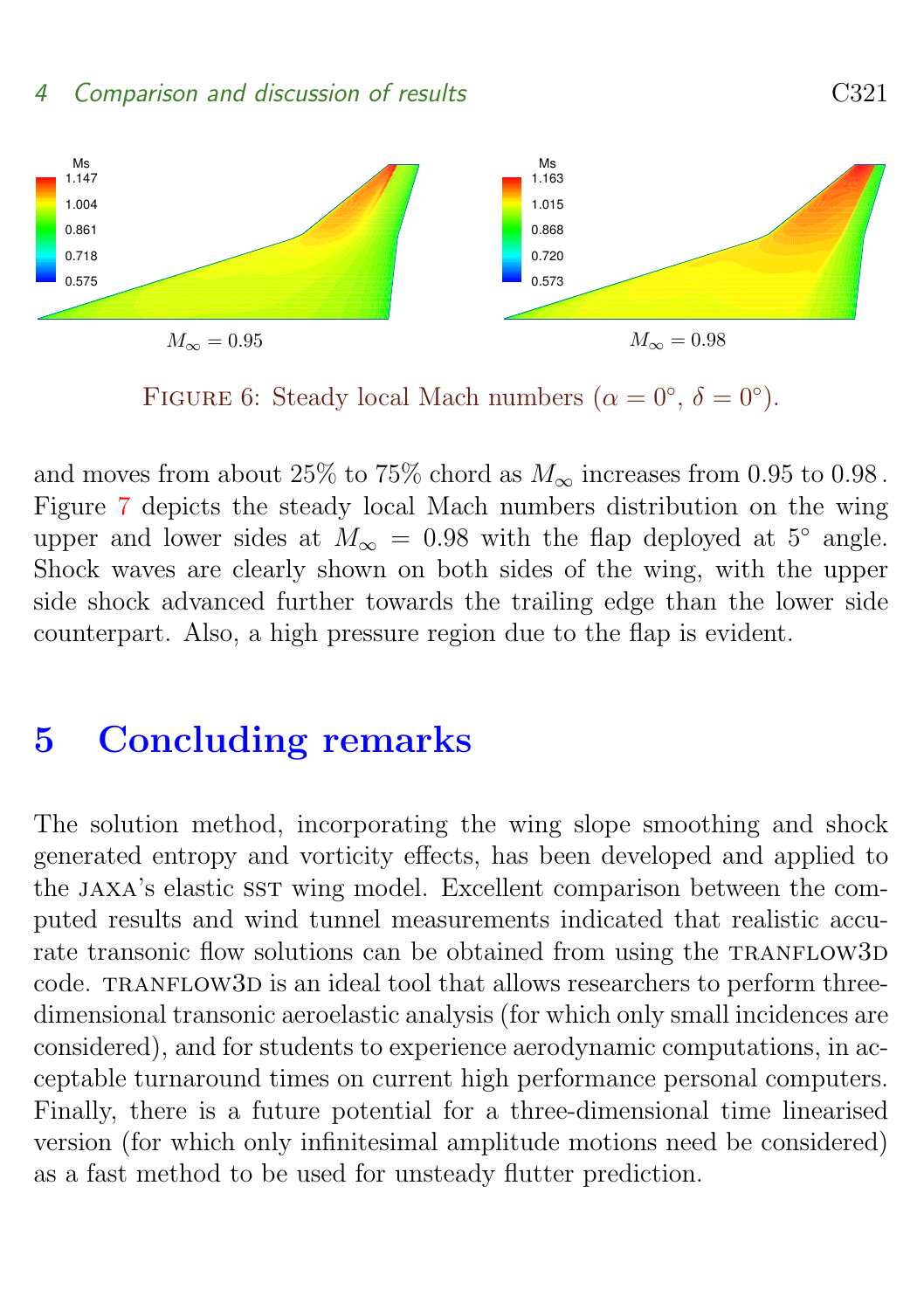### 5 Concluding remarks C322



<span id="page-12-6"></span>FIGURE 7: Steady local Mach numbers ( $\alpha = 0^{\circ}$ ,  $\delta = 5^{\circ}$ ).

# **References**

- <span id="page-12-3"></span><span id="page-12-0"></span>[1] Batina, J. T. Unsteady transonic algorithm improvements for realistic aircraft applications, Journal of Aircraft, 26, 2, 1989, pp. 131–139. [C314,](#page-4-3) [C315](#page-5-2)
- <span id="page-12-5"></span>[2] Engquist, B., and Osher, S. Stable and entropy satisfying approximations for transonic flow calculations, Mathematics of Computation, 34, 149, 1980, pp. 45–75. [C317](#page-7-2)
- <span id="page-12-1"></span>[3] Gear, J. A., Ly, E., and Phillips, N. J. T. Time marching finite difference solution of the modified transonic small disturbance equation. In J. Noye, M. Teubner, and A. Gill, editors, Proceedings of the 8th Biennal Computational Techniques and Applications Conference (CTAC97), World Scientific, pp. 209–216. [C312,](#page-2-1) [C314,](#page-4-3) [C315,](#page-5-2) [C317](#page-7-2)
- <span id="page-12-4"></span>[4] Ly, E. Improved approximate factorisation algorithm for the steady subsonic and transonic flow over an aircraft wing. In Proceedings of the 21st Congress of the International Council of the Aeronautical Sciences (ICAS98), Melbourne, Australia, Sep. 1998, Paper A98-31699. [C316](#page-6-2)
- <span id="page-12-2"></span>[5] Ly, E., and Gear, J. A. Time-linearized transonic computations including shock wave motion effects, Journal of Aircraft, 39, 6, 2002, pp. 964–972. [C312,](#page-2-1) [C314,](#page-4-3) [C315](#page-5-2)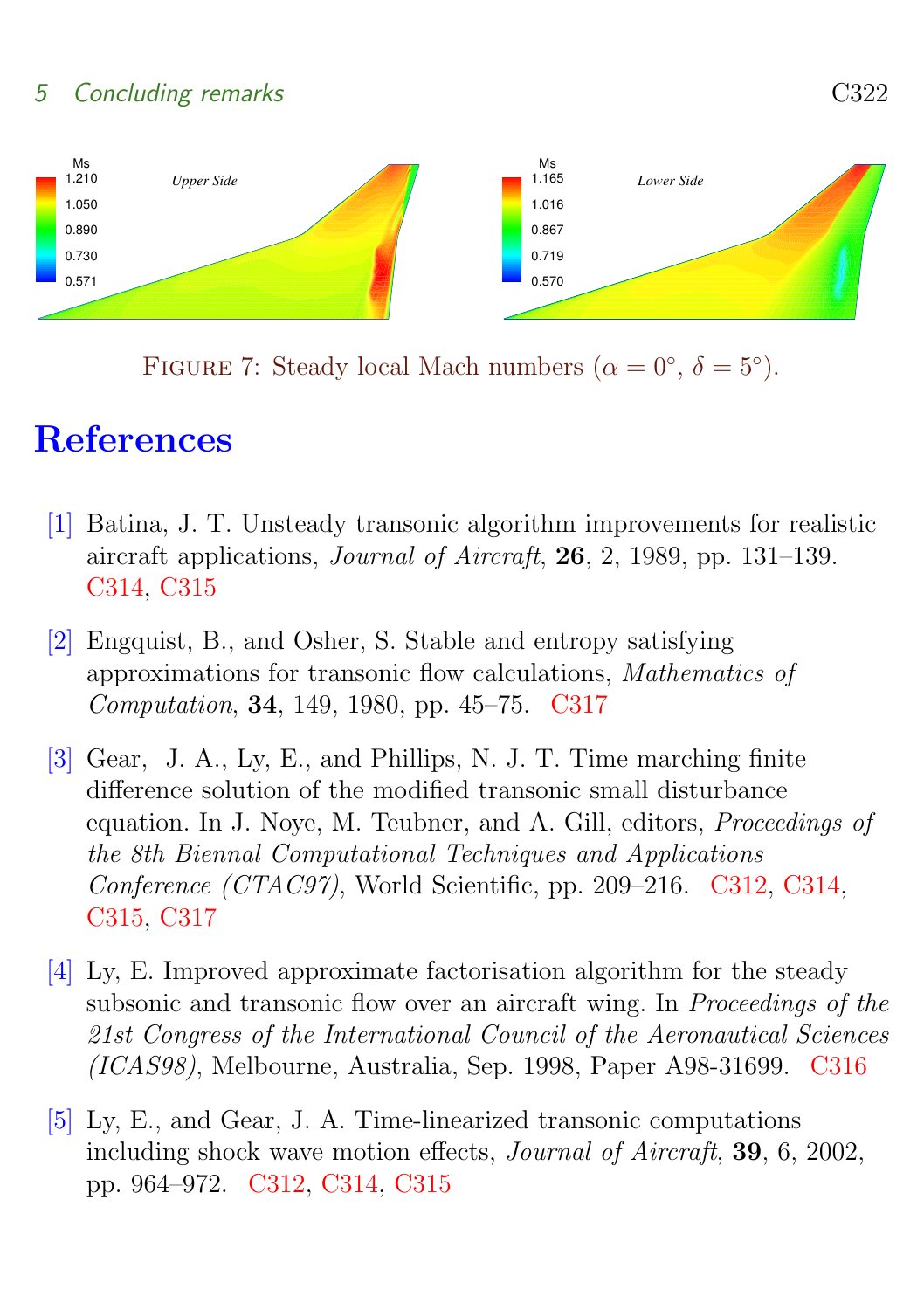#### References C323

- <span id="page-13-4"></span>[6] Ly, E., Gear, J. A., and Phillips, N. J. T. Improved approximate factorisation algorithm. In J. Noye, M. Teubner, and A. Gill, editors, Proceedings of the 8th Biennal Computational Techniques and Applications Conference (CTAC97), World Scientific, pp. 393–400. [C316,](#page-6-2) [C317](#page-7-2)
- <span id="page-13-1"></span>[7] Ly, E., and Nakamichi, J. Algorithm for calculating time-linearised transonic solutions including shock motion and shock-generated entropy and vorticity effects. In Proceedings of the Japan Society for Aeronautical and Space Sciences (JSASS) 16th International Sessions in 40th Aircraft Symposium Incorporating Japan-Korea Joint Symposium 2002, JSASS, Yokohama, Japan, Oct. 2002, pp. 117–120. [C312,](#page-2-1) [C314,](#page-4-3) [C317](#page-7-2)
- <span id="page-13-2"></span>[8] Ly, E., and Nakamichi, J. Time-linearised transonic computations including entropy, vorticity and shock wave motion effects, The Aeronautical Journal, 107(1077), Nov. 2003, pp. 687–695. [C312,](#page-2-1) [C314,](#page-4-3) [C317](#page-7-2)
- <span id="page-13-5"></span>[9] Phillips, N. J. T., Gear, J. A., and Ly, E. Type-dependent differencing schemes for transonic flow computation. In J. Noye, M. Teubner, and A. Gill, editors, Proceedings of the 8th Biennal Computational Techniques and Applications Conference (CTAC97), World Scientific, pp. 537–544. [C317](#page-7-2)
- <span id="page-13-0"></span>[10] Tamayama, M., Saitoh, K., Matsushita, H., and Nakamichi, J. nal sst arrow wing with oscillating flap. Verification and validation data for computational unsteady aerodynamics, Research and Technology Organization (RTO), RTO-TR-26, France, Oct. 2000, pp. 295–318. [C311,](#page-1-1) [C312,](#page-2-1) [C320](#page-10-1)
- <span id="page-13-3"></span>[11] Tijdeman, H. Investigations of the transonic flow around oscillating airfoils. NLR, NLR-TR-77090U, The Netherlands, Oct. 1977. [C314](#page-4-3)